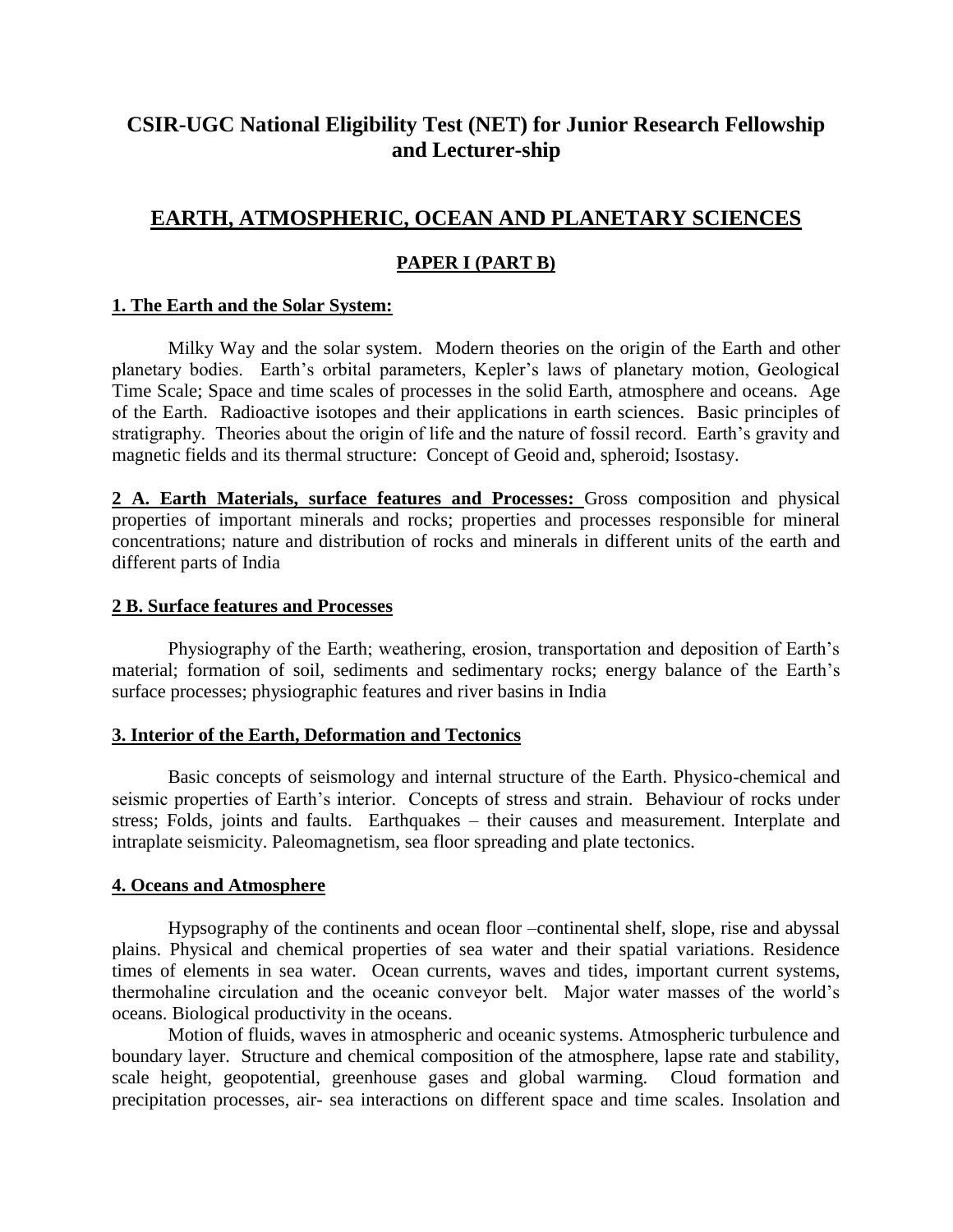heat budget, radiation balance, general circulation of the atmosphere and ocean. Climatic and sea level changes on different time scales. Coupled ocean-atmosphere system, El Nino Southern Oscillation (ENSO). General weather systems of India, - Monsoon system, cyclone and jet stream, Western disturbances and severe local convective systems, distribution of precipitation over India.

Marine and atmospheric pollution, ozone depletion.

### **5. Environmental Earth Sciences**

Properties of water; hydrological cycle; water resources and management. Energy resources, uses, degradation, alternatives and management; Ecology and biodiversity. Impact of use of energy and land on the environment. Exploitation and conservation of mineral and other natural resources. Natural hazards. Elements of Remote Sensing.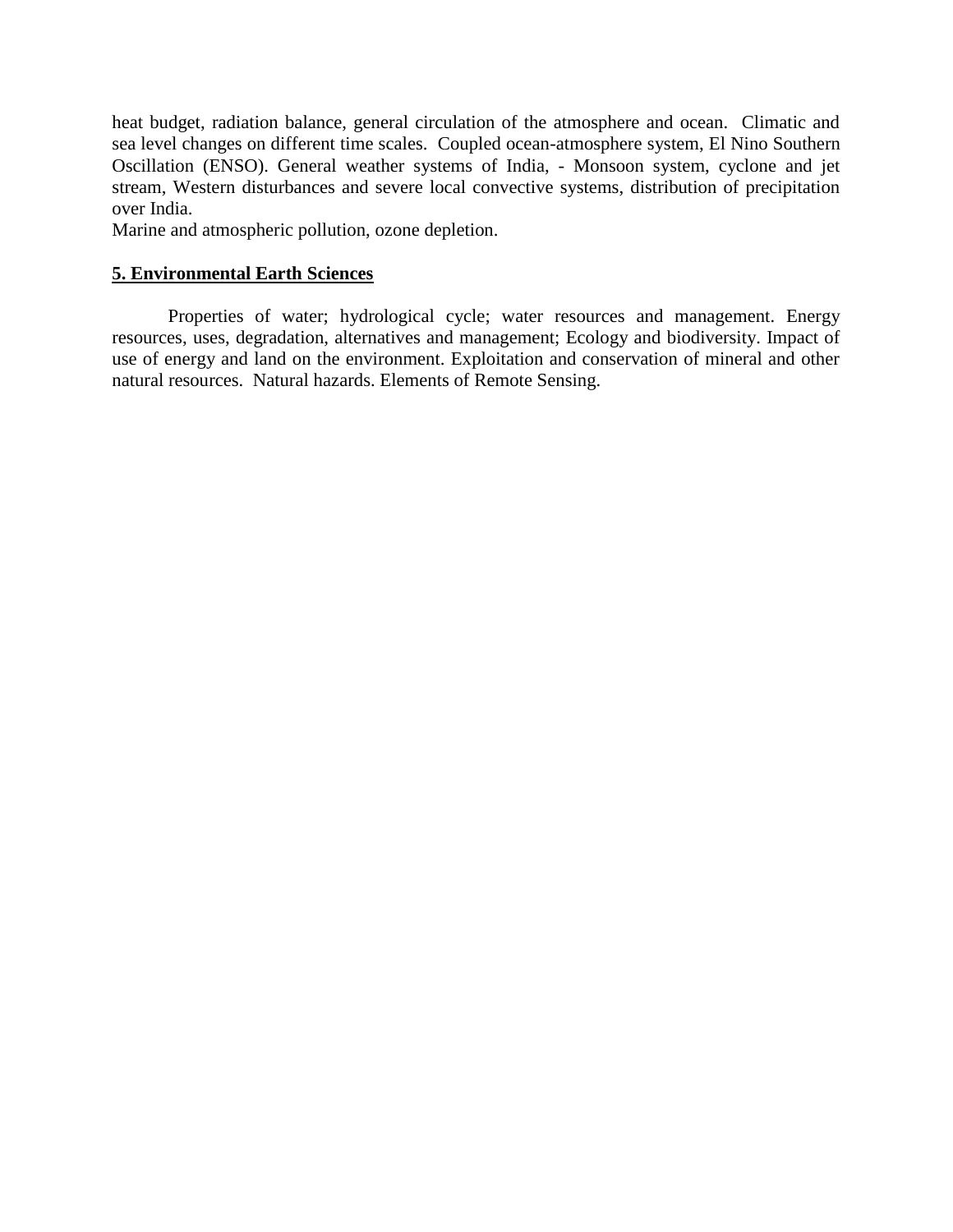#### **PAPER I (PART C)**

#### **I. GEOLOGY**

#### **1) MINERALOGY AND PETROLOGY:**

Concept of point group, space group, reciprocal lattice, diffraction and imaging. Concepts of crystal field theory and mineralogical spectroscopy. TEM and SEM applications. Lattice defects (point, line and planar). Electrical, magnetic and optical properties of minerals. Bonding and crystal structures of common oxides, sulphides, and silicates. Transformation of minerals – polymorphism, polytypism, and polysomatism. Solid solution and exsolution.

Steady-state geotherms. Genesis, properties, emplacement and crystallization of magmas. Phase equilibrium studies of simple systems, effect of volatiles on melt equilibria. Magmamixing, -mingling and -immiscibility.

Metamorphic structures and textures; isograds and facies. Mineral reactions with condensed phases, solid solutions, mixed volatile equilibria and thermobarometry. Metamorphism of pelites, mafic-ultra mafic rocks and siliceous dolomites. Material transport during metamorphism. P-T-t path in regional metamorphic terrains, plate tectonics and metamorphism.

Petrogenetic aspects of important rock suites of India, such as the Deccan Traps, layered intrusive complexes, anorthosites, carbonatites, charnockites, khondalites gondites and granitoids.

#### **2) STRUCTURAL GEOLOGY AND GEOTECTONICS:**

Theory of stress and strain. Behaviour of rocks under stress. Mohr circle. Various states of stress and their representation by Mohr circles. Different types of failure and sliding criteria. Geometry and mechanics of fracturing and conditions for reactivation of pre-existing discontinuities. Common types of finite strain ellipsoids. L-, L-S-, and S-tectonic fabrics. Techniques of strain analysis. Particle paths and flow patterns. Progressive strain history. Introduction to deformation mechanisms. Role of fluids in deformation processes. Geometry and analyses of brittle-ductile and ductile shear zones. Sheath folds. Geometry and mechanics of development of folds, boudins, foliations and lineations. Interference patterns of superposed fold. Fault-related folding. Gravity induced structures. Tectonic features of extensional-, compressional-, and strike-slip-terranes. and relevance to plate boundaries.

#### **3) PALEONTOLOGY AND ITS APPLICATIONS:**

Theories on origin of life. Organic evolution – Punctuated Equilibrium and Phyletic Gradualism models. Mass extinctions and their causes. Application of fossils in age determination and correlation. Paleoecology, Life habitats and various ecosystems, Paleobiogeography. Modes of preservation of fossils and taphonomic considerations. Types of microfossils. Environmental significance of fossils and trace fossils. Use of microfossils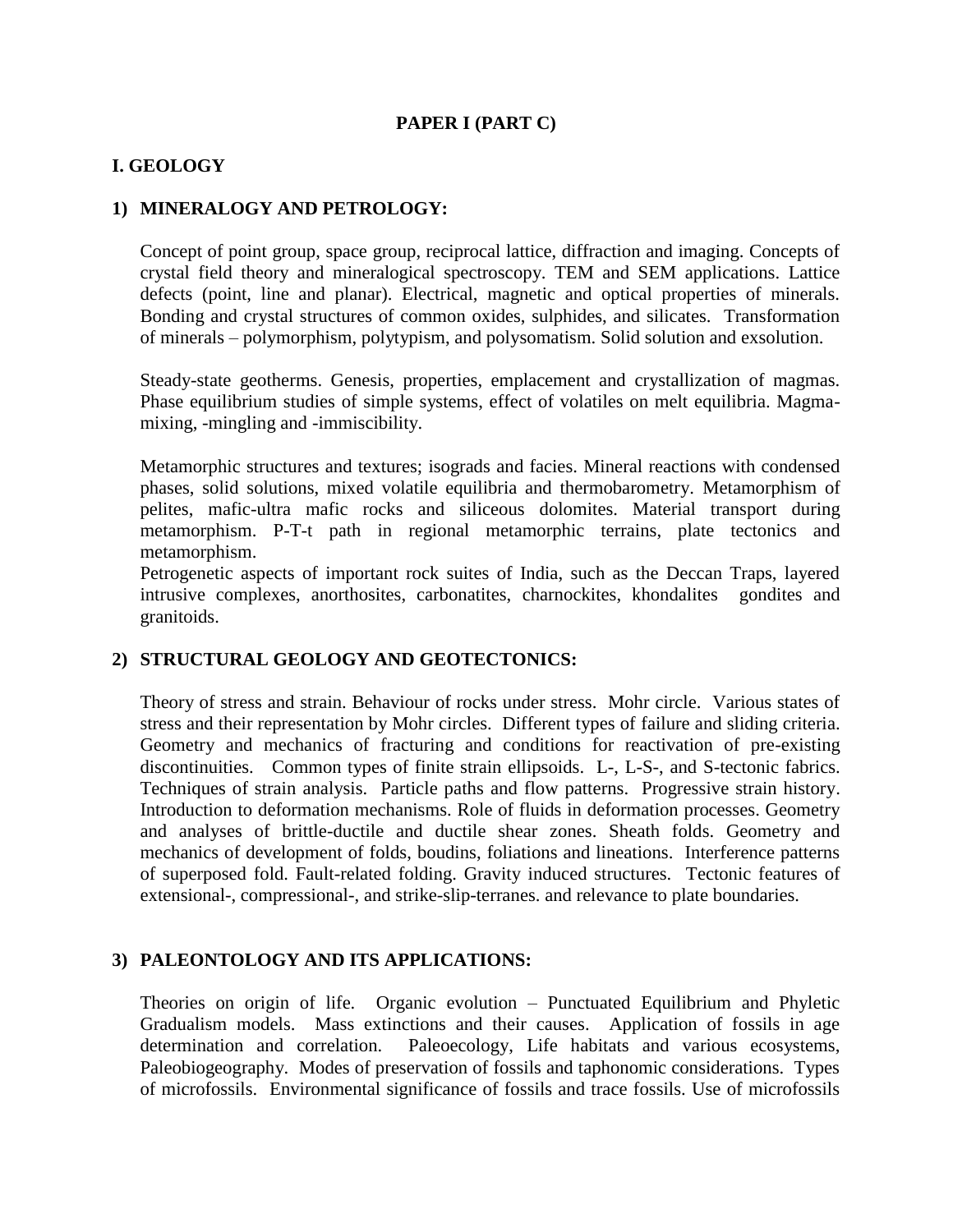in interpretation of sea floor tectonism. Application of micropaleontology in hydrocarbon exploration. Oxygen and Carbon isotope studies of microfossils and their use in paleoceanographic and paleoclimatic interpretation. Important invertebrate fossils, vertebrate fossils, plant fossils and microfossils in Indian stratigraphy.

### **4) SEDIMENTOLOGY AND STRATIGRAPHY:**

Clastic sediments- gravel, sand and mud; biogenic, chemical and volcanogenic sediments. Classification of conglomerates, sandstones and mudstones, and carbonate rocks. Flow regimes and processes of sediment transport. Sedimentary textures and structures. Sedimentary facies and environments, reconstruction of paleoenvironments. Formation and evolution of sedimentary basins. Diagenesis of siliciclastic and carbonate rocks.

Recent developments in stratigraphic classification. Code of stratigraphic nomenclature – Stratotypes, Global Boundary Stratotype Sections and Points (GSSP). Lithostratigraphic, chronostratigraphic and biostratigraphic subdivisions. Methods of startigraphic correlation including Shaw's Graphic correlation. Concept of sequence stratigraphy. Rates of sediment accumulation, unconformities. Facies concept in Stratigraphy – Walther's law. Methods for paleogeographic reconstruction. Earth's Climatic History. Phanerozoic stratigraphy of India with reference to the type areas– their correlation with equivalent formations in other regions. Boundary problems in Indian Phanerozoic stratigraphy.

## **5) MARINE GEOLOGY AND PALEOCEANOGRAPHY:**

Morphologic and tectonic domains of the ocean floor. Structure, composition and mechanism of the formation of oceanic crust. hydrothermal vents-. Ocean margins and their significance. Ocean Circulation, Coriolis effect and Ekman spiral, convergence, divergence and upwelling, El Nino. Indian Ocean Dipole Thermohaline circulation and oceanic conveyor belt. Formation of Bottom waters; major water masses of the world's oceans. Oceanic sediments: Factors controlling the deposition and distribution of oceanic sediments; geochronology of oceanic sediments, diagenetic changes in oxic and anoxic environments. Tectonic evolution of the ocean basins. Mineral resources. Paleoceanography – Approaches to paleoceanographic reconstructions; various proxy indicators for paleoceanographic interpretation. Reconstruction of monsoon variability by using marine proxy records Opening and closing of ocean gateways and their effect on circulation and climate during the Cenozoic. Sea level processes and Sea level changes.

Methods of paleo Sea Surface temperature. Quantifications.

### **6) GEOCHEMISTRY:**

Structure and atomic properties of elements, the Periodic Table; ionic substitution in minerals; Phase rule and its applications in petrology, thermodynamics of reactions involving pure phases, ideal and non-ideal solutions, and fluids; equilibrium and distribution coefficients. Nucleation and diffusion processes in igneous, metamorphic and sedimentary environments, redox reactions and Eh-pH diagrams and their applications. Mineral/mineral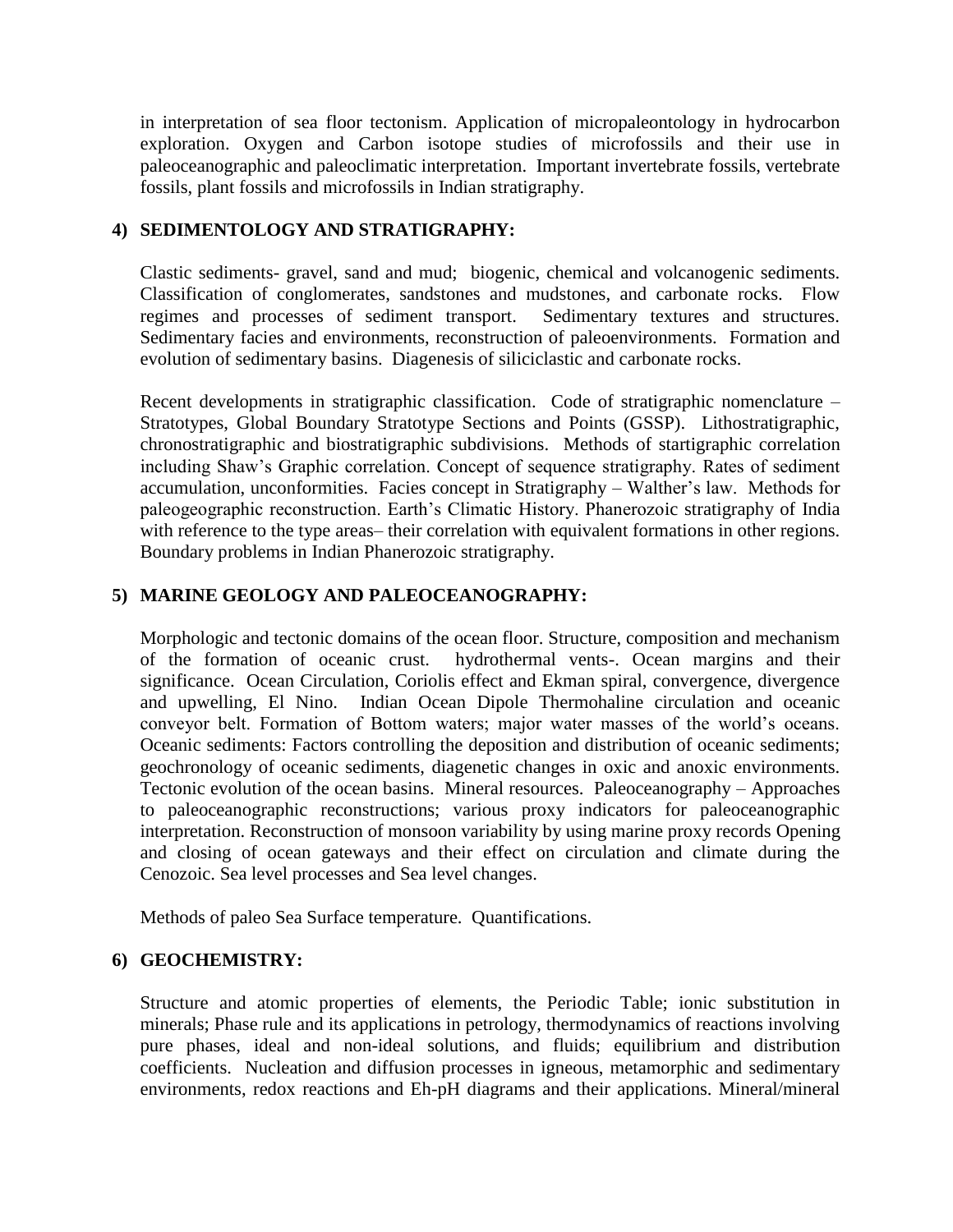assemblages as 'sensors' of ambient environments. Geochemical studies of aerosols, surface- , marine-, and ground waters. Radioactive decay schemes and their application to geochronology and petrogenesis. Stable isotopes and their application to earth system processes; geochemical cylcles.

### **7) ECONOMIC GEOLOGY:**

Magmatic, hydrothermal and surface processes of ore formation. Metallogeny and its relation to crustal evolution; Active ore-forming systems, methods of mineral deposit studies including ore microscopy, fluid inclusions and isotopic systematics; ores and metamorphism- cause and effect relationships. Geological setting, characteristics, and genesis of ferrous, base and noble metals. Origin, migration and entrapment of petroleum; properties of source and reservoir rocks; structural, stratigraphic and combination traps. Methods of petroleum exploration. Petroliferous basins of India. Origin of peat, lignite, bitumen and anthracite. Classification, rank and grading of coal; coal petrography, coal resources of India. Gas hydrates and coal bed methane. Nuclear and non-conventional energy resources.

### **8) PRECAMBRIAN GEOLOGY AND CRUSTAL EVOLUTION:**

Evolution of lithosphere, hydrosphere, atmosphere, biosphere, and cryosphere;, lithological, geochemical and stratigraphic characteristics of granite – greenstone and granulite belts. Stratigraphy and geochronology of the cratonic nuclei, mobile belts and Proterozoic sedimentary basins of India. Life in Precambrian. Precambrian – Cambrian boundary with special reference to India.

### **9) QUATERNARY GEOLOGY:**

Definition of Quaternary. Quaternary Stratigraphy – Oxygen Isotope stratigraphy, biostratigraphy and magnetostratigraphy. Quaternary climates – glacial-interglacial cycles, eustatic changes, proxy indicators of paleoenvironmental/ paleoclimatic changes, - land, ocean and cryosphere (ice core studies). Responses of geomorphic systems to climate, sea level and tectonics on variable time scales in the Quaternary,. Quaternary dating methods, – radiocarbon, Uranium series, Luminescence, Amino-acid, relative dating methods. Quaternary stratigraphy of India– continental records (fluvial, glacial, aeolian, palaeosols and duricrust); marine records; continental-marine correlation of Quaternary record.

Evolution of man and Stone Age cultures. Plant and animal life in relation to glacial and interglacial cycles during Quaternary.

Tectonic geomorphology, neotectonics, active tectonics and their applications to natural hazard assessment.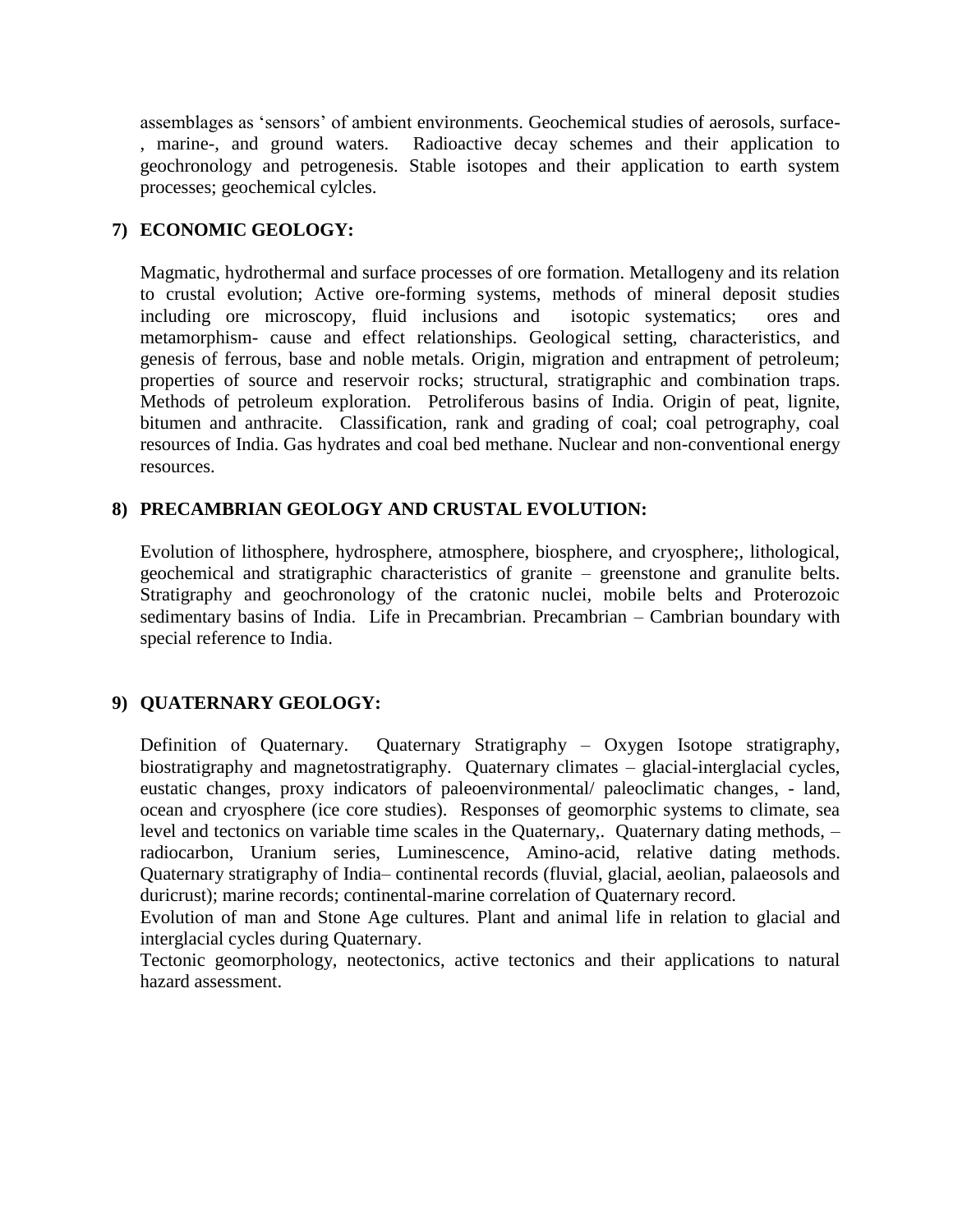#### **10) (I)APPLIED GEOLOGY:**

- **(i) Remote Sensing and GIS:** Elements of photogrammetry, elements of photointerpretation, electromagnetic spectrum, emission range, film and imagery, sensors, geological interpretations of air photos and imageries. Global positioning systems. GIS- data structure, attribute data, thematic layers and query analysis.
- **(ii) Engineering Geology:** Engineering properties of rocks and physical characteristics of building stones, concretes and other aggregates. Geological investigations for construction of dams, bridges, highways and tunnels. Remedial measures. Mass movements with special emphasis on landslides and causes of hillslope instability. Seismic design of buildings.
- **(iii) Mineral Exploration:** Geological, geophysical, geochemical and geobotanical methods of surface and sub-surface exploration on different scales. Sampling, assaying and evaluation of mineral deposits.
- **(iv) Hydrogeology:** Groundwater, Darcy's law, hydrological characteristics of aquifers, hydrological cycle. Precipitation, evapotranspiration and infiltration processes. Hydrological classification of water-bearing formations. Fresh and salt-water relationships in coastal and inland areas. Groundwater exploration and water pollution. Groundwater regimes in India.

# **(II) PHYSICAL GEOGRAPHY**

**1) Geomorphology:** Development in geomorphology. Historical and process Geomorphology. Landforms in relation to climate, rock type, structure and tectonics. Processes – weathering, pedogenesis, mass movement, erosion, transportation and deposition. Geomorphic processes and landforms – fluvial, glacial, eolian, coastal and karst. River forms and processes – stream flow, stage-discharge relationship; hydrographs and flood frequency analysis. Submarine relief. Geomorphology and topographic analysis including DEM, Environmental change– causes, effects on processes and landforms. Extraterrestrial geomorphology.

**2) Climatology:** Fundamental principles of climatology. Earth's radiation balance; latitudinal and seasonal variation of insolation, temperature, pressure, wind belts, humidity, cloud formation and precipitation, water balance. Air masses, monsoon, Jet streams, tropical cyclones, and ENSO. Classification of climates – Koppen's and Thornthwaite's scheme of classification. Climate change.

**3) Bio-geography:** Elements of biogeography with special reference to India; environment, habitat, plant-animal association; zoo-geography of India; Biomes, elements of plant geography, distribution of forests and major plant communities. Distribution of major animal communities. Conservation of forests. Wildlife sanctuaries and parks.

**4) Environmental Geography:** Man-land relationship. Resources – renewable and non-renewable. Natural and man-made hazards – droughts, floods, cyclones, earthquakes, landslides, tsunamis. Ecological balance, environmental pollution and deterioration.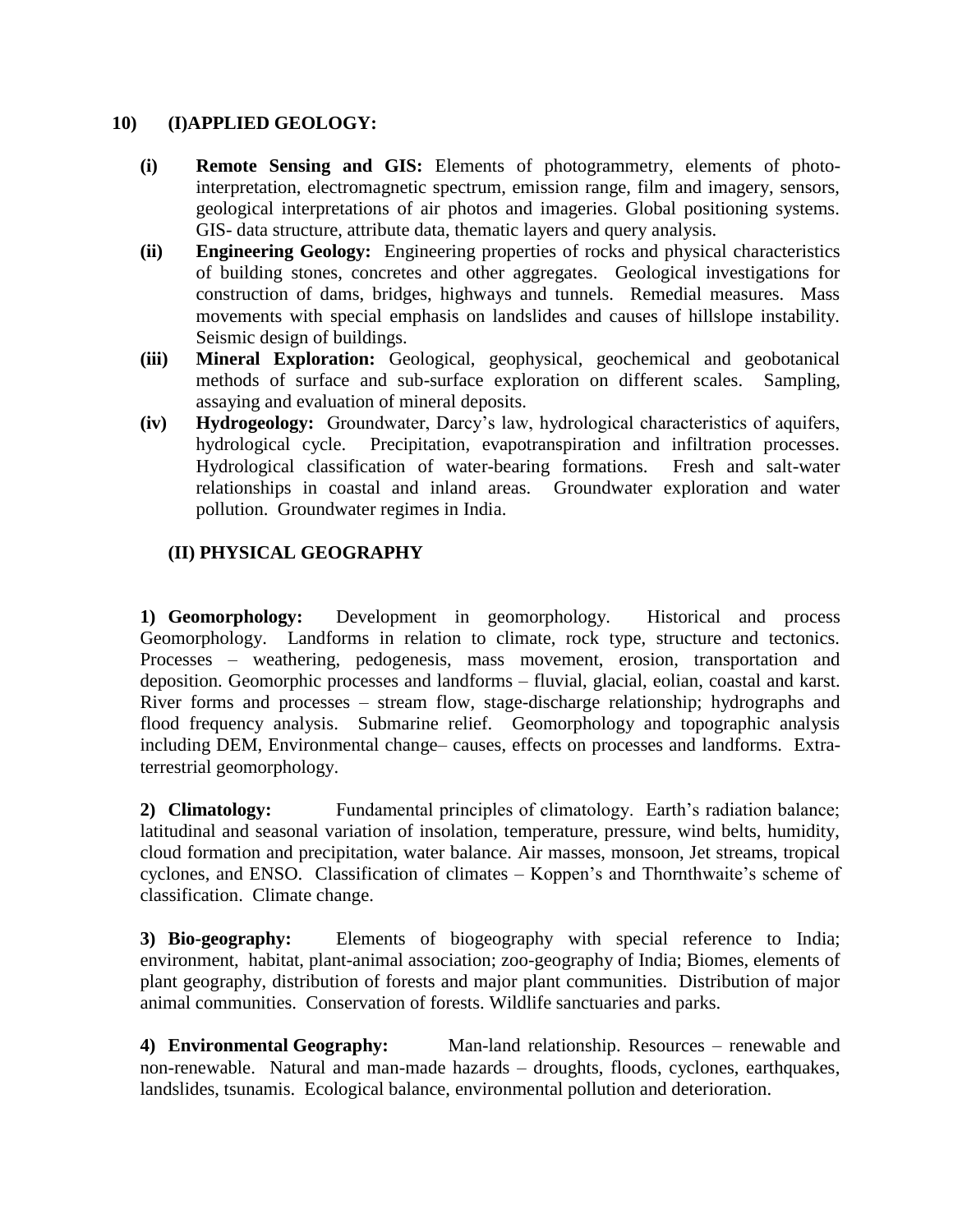**5) Geography of India:** Physiography, drainage, climate, soils and natural resources – the Himalaya, Ganga-Brahmaputra Plains, and peninsular India Precambrian shield, the Gondwana rift basins, Deccan Plateau. Indian climatology with special reference to seasonal distribution and variation of temperature, humidity, wind and precipitation; Climate zones of India. Agricultural geography of India. Population – its distribution and characteristics. Urbanization and migration. Environmental problems and issues.

### **(III) GEOPHYSICS**

**1) Signal Processing:** Continuous and discrete signals; Fourier series; linear time invariant systems with deterministic and random inputs; band limited signal and sampling theorem; discrete and Fast Fourier transform; Z-transform; convolution; Filters: discrete and continuous, recursive, non-recursive, optimal and inverse filters; deconvolution.

**2) Field theory:** Newtonian potential; Laplace and Poisson's equations; Green's Theorem; Gauss' law; Continuation integral; equivalent stratum; Maxwell's equations and electromagnetic theory; Displacement potential, Helmhotz's theorem and seismic wave propagation.

**3) Numerical analysis and inversion:** Numerical differentiation and integration, finite element, and finite difference techniques; Simpson's rules; Gauss' quadrature formula; initial value problems; pattern recognition in Geophysics. Well posed and ill-posed problems; method of least squares; direct search and gradient methods; generalized inversion techniques; singular value decomposition; global optimization.

**4) Gravity and Magnetic fields of the earth:** Normal gravity field; Clairaut's theorem; Shape of the earth; deflection of the vertical, geoid, free-air, Bouguer and isostatic anomalies, isostatic models for local and regional compensation. Geomagnetic field, secular and transient variations and their theories; palaeomagnetism, construction of polar wandering curves.

**5) Plate Tectonics and Geodynamics:** Vine-Mathews hypothesis, marine magnetic anomalies, sea floor spreading; mid-oceanic ridges and geodynamics; plate tectonics hypothesis; plate boundaries and seismicity. Heat flow mechanisms, core-mantle convection and mantle plumes.

**6) Seismology & Tomography:** Seismometry: short period, long period, broad band and strong motion; elements of earthquake seismology; seismic sources: faulting source, double couple hypothesis, elastodynamics, Haskell's function, seismic moment tensor, focal mechanism and fault plane solutions; seismic gaps; seismotectonics and structure of the earth; Himalayan and stable continental region earthquakes, reservoir induced seismicity; seismic hazards; earthquake prediction.

**7) Gravity and Magnetic Methods:** Gravimeters and magnetometers; data acquisition from land, air and ship; corrections and reduction of anomalies; ambiguity; regional and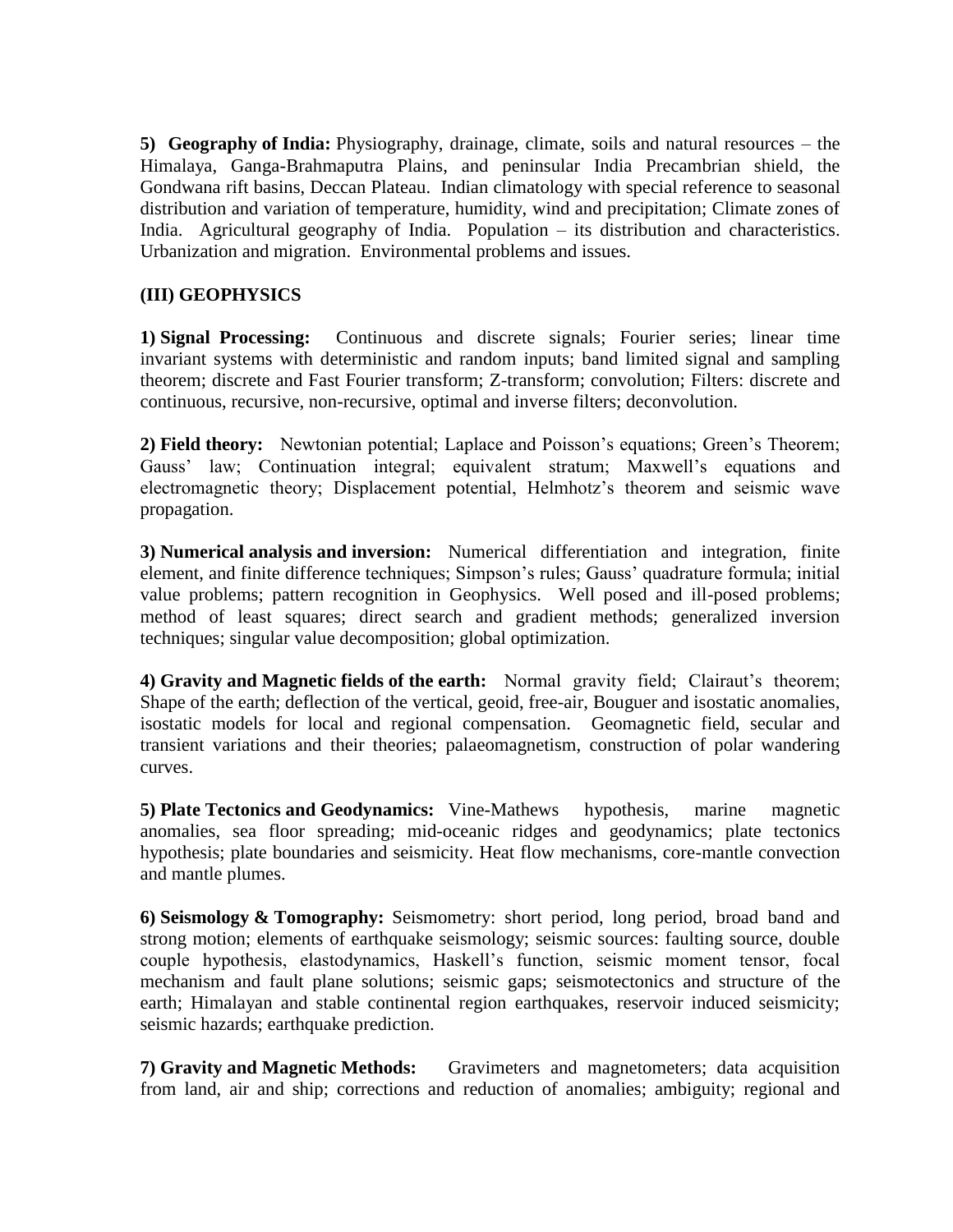residual separation; continuation and derivative calculations; interpretation of anomalies of simple geometric bodies, single pole, sphere, horizontal cylinder, sheet, dyke and fault. Forward modelling and inversion of arbitrary shaped bodies and 2-D, 3-D interfaces. Interpretations in frequency domain.

**8) Electrical and Electromagnetic Methods:** Electrical profiling and sounding, typical sounding curves, pseudo-sections; resistivity transform and direct interpretation; induced polarization methods. Electromagnetic field techniques; elliptic polarization, in-phase and out of phase components, horizontal and vertical loop methods; interpretation; VLF (very low frequency); AFMAG (Audio frequency magnetic) methods; and central frequency sounding; transient electromagnetic methods; magneto-telluric method; geomagnetic depth sounding.

**9) Seismic Methods:** Generalized Snell's Law; Ray theory; reflection, refraction, diffraction; Zoeppritz's equation; seismic energy sources; detectors; seismic noises and noise profile analysis; seismic data recording and telemetry devices; reduction to a datum and weathering corrections; Interpretation of a refraction seismic data by graphical and analytical techniques; CDP/CMP; seismic reflection data processing, velocity analysis, F-K filtering, stacking, deconvolution, migration before and after stack; bright spot analysis; wavelet processing; attenuation studies, shear waves, AVO; VSP; introduction to 3D seismics; seismic stratigraphy.

**10) Well logging and other methods:** Open hole, cased hole and production logging; Electrical logs; lateral, latero, induction, S.P; porosity logs; sonic, density, neutron; natural gamma; determination of formation factor, porosity, permeability, density, water saturation, lithology; logging while drilling. Radioactive and geothermal methods.

### **(IV) METEOROLOGY**

### **1) Climatology**: Same as under Geography

**2) Physical Meteorology**: Thermal structure of the atmosphere and its composition. Radiation: basic Laws - Rayleigh and Mie scattering, multiple scattering, radiation from the sun, solar constant, effect of clouds, surface and planetary albedo. Emission and absorption of terrestrial radiation, radiation windows, radiative transfer, Greenhouse effect, net radiation budget; Thermodynamics of dry and moist air: specific gas constant, Adiabatic and isoentropic processes, entropy and enthalpy, Moisture variables, virtual temperature; Clausius – Clapeyron equation, adiabatic process of moist air; thermodynamic diagrams: Hydrostatic equilibrium: Hydrostatic equation, variation of pressure with height, geopotential, standard atmosphere, altimetry. Vertical stability of the atmosphere: Dry and moist air parcel and slice methods. Tropical convection.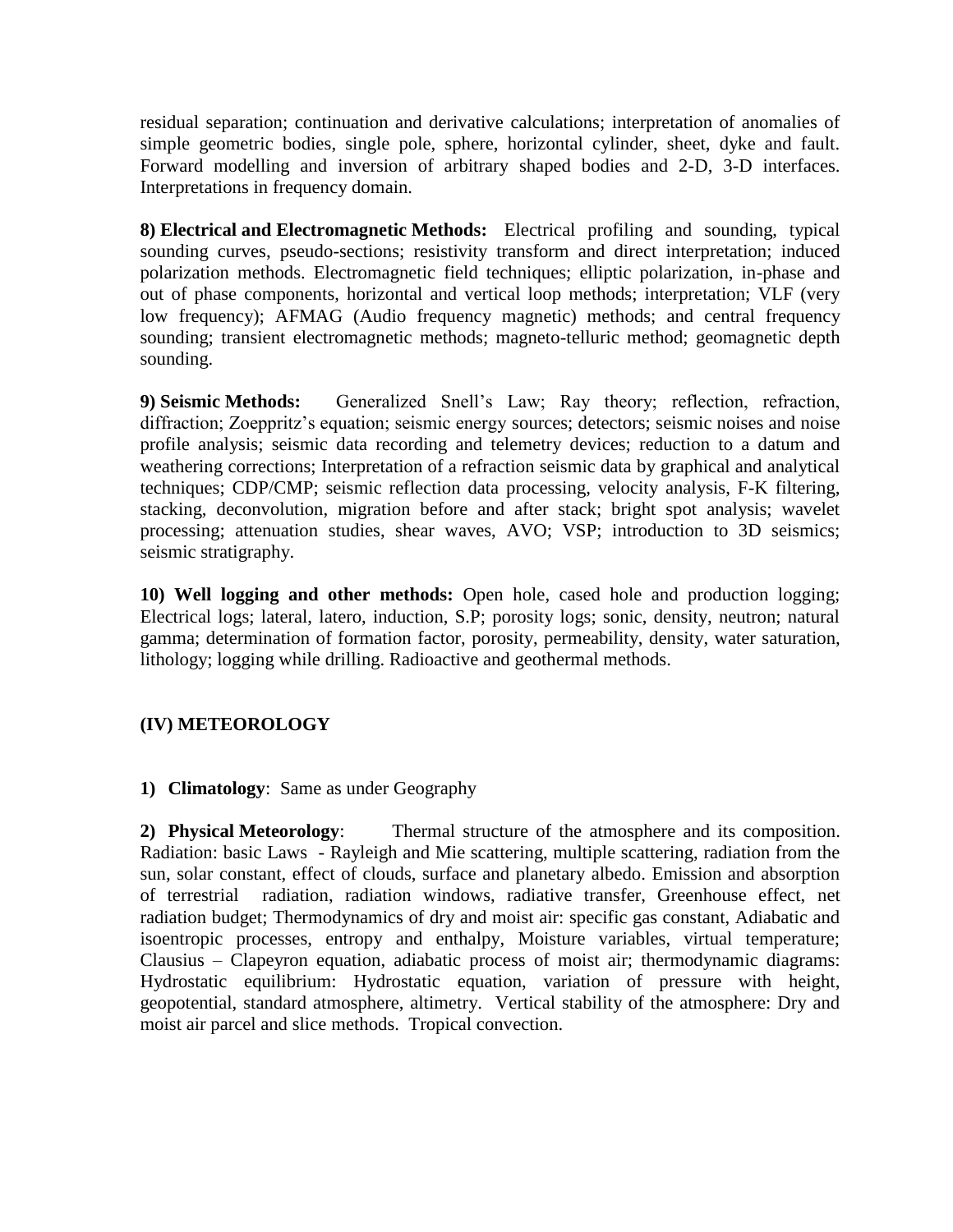**3) Atmospheric Electricity**: Fair weather electric field in the atmosphere and potential gradients, ionization in the atmosphere. Electrical fields in thunderstorms, theories of thunderstorm electrification.

**4) Cloud Physics**: Cloud classification, condensation nuclei, growth of cloud drops and ice-crystals, precipitation mechanisms: Bergeron, Findeisen process, coalescence process – Precipitation of warm and mixed clouds, artificial precipitation, hail suppression, fog and cloud – dissipation, radar observation of clouds and precipitation, radar equation, rain drop spectra, radar echoes of hail storm and tornadoes, radar observation of hurricanes, measurements of rainfall by radar.

**5) Dynamic Meteorology**: Basic equations and fundamental forces: Pressure, gravity, centripetal and Corolis forces, continuity equation in Cartesian and isobaric coordinates. Momentum equation Cartesian and spherical coordinates; scale analysis, inertial flow, geostrophic and gradient winds, thermal wind. Divergence and vertical motion Rossby, Richardson, Reynolds and Froude numbers. Circulation, vorticity and divergence; Bjerknese circulation theorem and applications, vorticity and divergence equations, scale analysis, potential vorticity, stream function and velocity potential. Atmospheric turbulence: Mixing length theory, planetary boundary layer equations, surface layer, Ekman layer, eddy transport of heat, moisture and momentum, Richardson criterion; Linear Perturbation Theory: Internal and external gravity waves, inertia waves, gravity waves, Rossby waves, wave motion in the tropics, barotropic and baroclinic instabilities. Atmospheric Energetics: Kinetic, potential and internal energies – conversion of potential and internal energies into kinetic energy, available potential energy.

**6) Numerical Weather Prediction**: computational instability, filtering of sound and gravity waves, filtered forecast equations, barotropic and equivalent barotropic models, two parameter baroclinic model, relaxation method. Multi-layer primitive equation models. Short, medium and long range weather prediction. Objective analysis; Initialization of the data for use in weather prediction models; data assimilation techniques, application of satellite in NWP (Numerical Weather Prediction) and remotely sensed data.

**7) General Circulation and Climate Modelling**: Observed zonally symmetric circulations, meridional circulation models, mean meridional and eddy transport of momentum and energy, angular momentum and energy budgets; zonally asymmetric features of general circulation; standing eddies; east-west circulations in tropics: climate variability and forcings; feedback processes, low frequency variability, MJO Madden-Julian oscillation), ENSO, QBO (quasi-biennial oscillation) and sunspot cycles. Basic principles of general circulation modelling; grid-point and spectral GCMs; role of the ocean in climate modelling; interannual variability of ocean fields (SST, winds, circulation, etc.) and its relationship with monsoon, concepts of ocean – atmosphere coupled models.

**8) Synoptic Meteorology**: Weather observations and transmission, synoptic charts, analysis of surface, upper air another derivative chart, stream-lines, isotachs and contour analysis; tilt and slope of pressure/weather systems with height. Synoptic weather forecasting, prediction of weather elements such as rain, maximum and minimum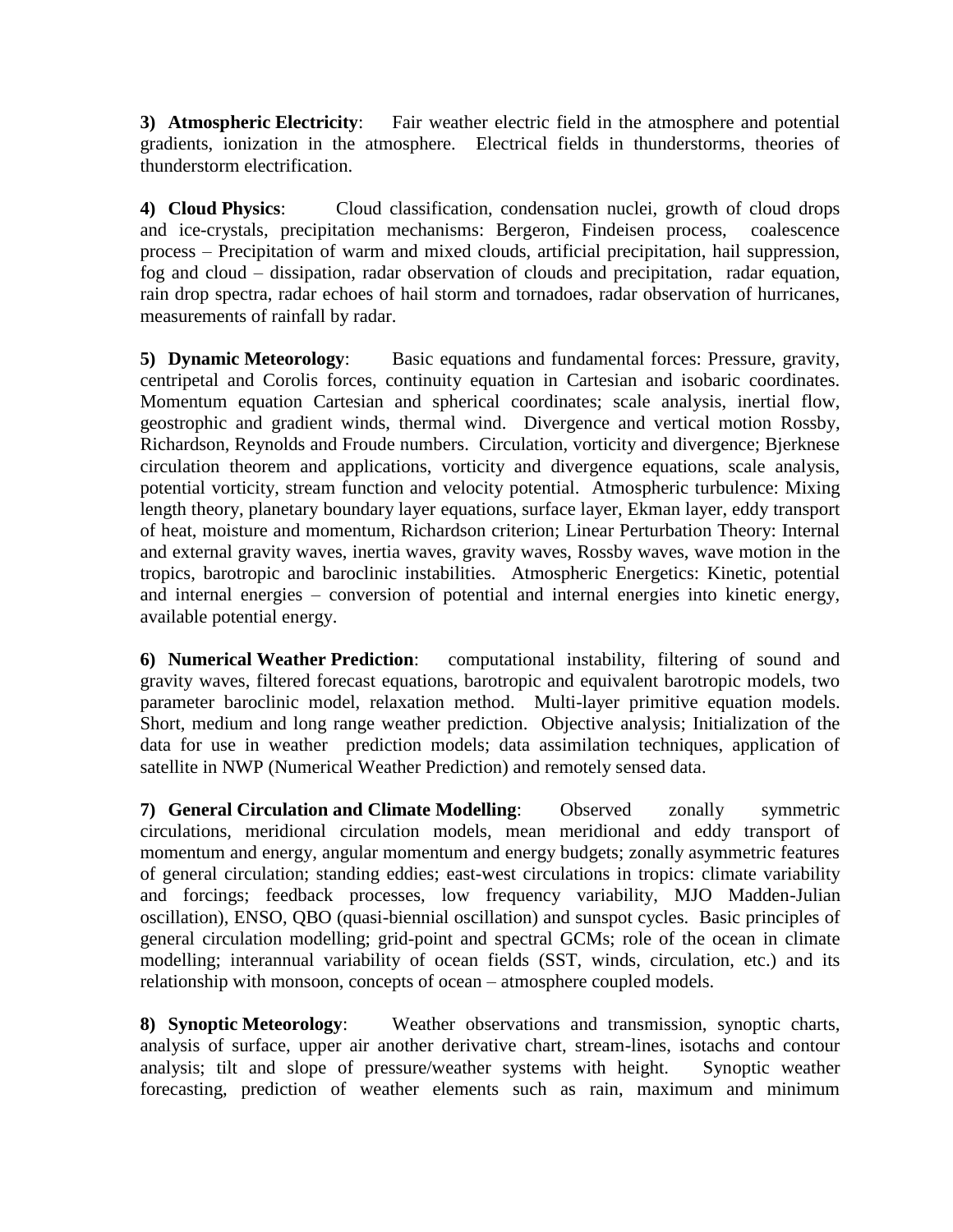temperature and fog; hazardous weather elements like thunderstorms, duststorms, tornadoes. Tropical meteorology: Trade wind inversion, ITCZ; monsoon trough tropical cyclones, their structure and development theory; monsoon depressions; tropical easterly jet stream; low level jets, Somali jet, waves in easterlies; western disturbances; SW and NE monsoons; synoptic features associated with onset, withdrawal, break active and weak monsoons and their prediction. Air masses and fronts: sources, origin and classification of air masses; and fronts, frontogenesis and frontolysis; structure of cold and warm fronts; weather systems associated with fronts. Extra-tropical synoptic scale features: jet streams, extratropical cyclones and anticyclones.

**9) Aviation Meteorology**: Role of meteorology in aviation, weather hazards associated with take off cruising and landing, inflight – icing, turbulence, visibility, fog, clouds, rain, gusts, wind shear and thunderstorms, nowcasting and very short range forecasting.

**10) Satellite Meteorology**: Meteorological satellites – Polar orbiting and geostationary satellites, visible and infrared radiometers, multiscanner radiometers; identification of synoptic systems, fog and sandstorms, detection of cyclones, estimation of SST, cloud top temperatures, winds and rainfall: temperature and humidity soundings.

## **(V) OCEAN SCIENCES**

**1) Physical Oceanography:** T-S diagrams; mixing processes in the oceans; characteristics of important water masses.

Wind generated waves in the oceans; their characteristics; shallow and deep water waves. Propagation, refraction, and reflection of waves. Wave spectrum, principles of wave forecasting*.*

Tide-producing forces and their magnitudes; prediction of tides by the harmonic method; tides and tidal currents in shallow seas, estuaries and rivers. Factors influencing coastal processes; transformation of waves in shallow water; effects of stratification; effect of bottom friction, phenomena of wave reflection, refraction and diffraction; breakers and surf; littoral currents; wave action on sediments – movement to beach material; rip currents; beach stability, ocean beach nourishment; harbour resonance; seiches; tsunami; interaction of waves and structure.

Estuaries: classification and nomenclature; tides in estuaries; estuarine circulation and mixing; depth – averaged and breadth – averaged models; sedimentation in estuaries; salinity intrusion in estuaries; effect of stratification; coastal pollution; mixing and dispersal of pollutants in estuaries and near-shore areas; coastal zone management.

The global wind system; action of wind on ocean surface; Ekman's theory; Sverdrup, Stommel and Munk's theories; upwelling and sinking with special reference to the Indian ocean. Inertial currents; divergences and convergences; geostrophic motion; barotropic and baroclinic conditions; oceanic eddies, relationship between density, pressure and dynamic